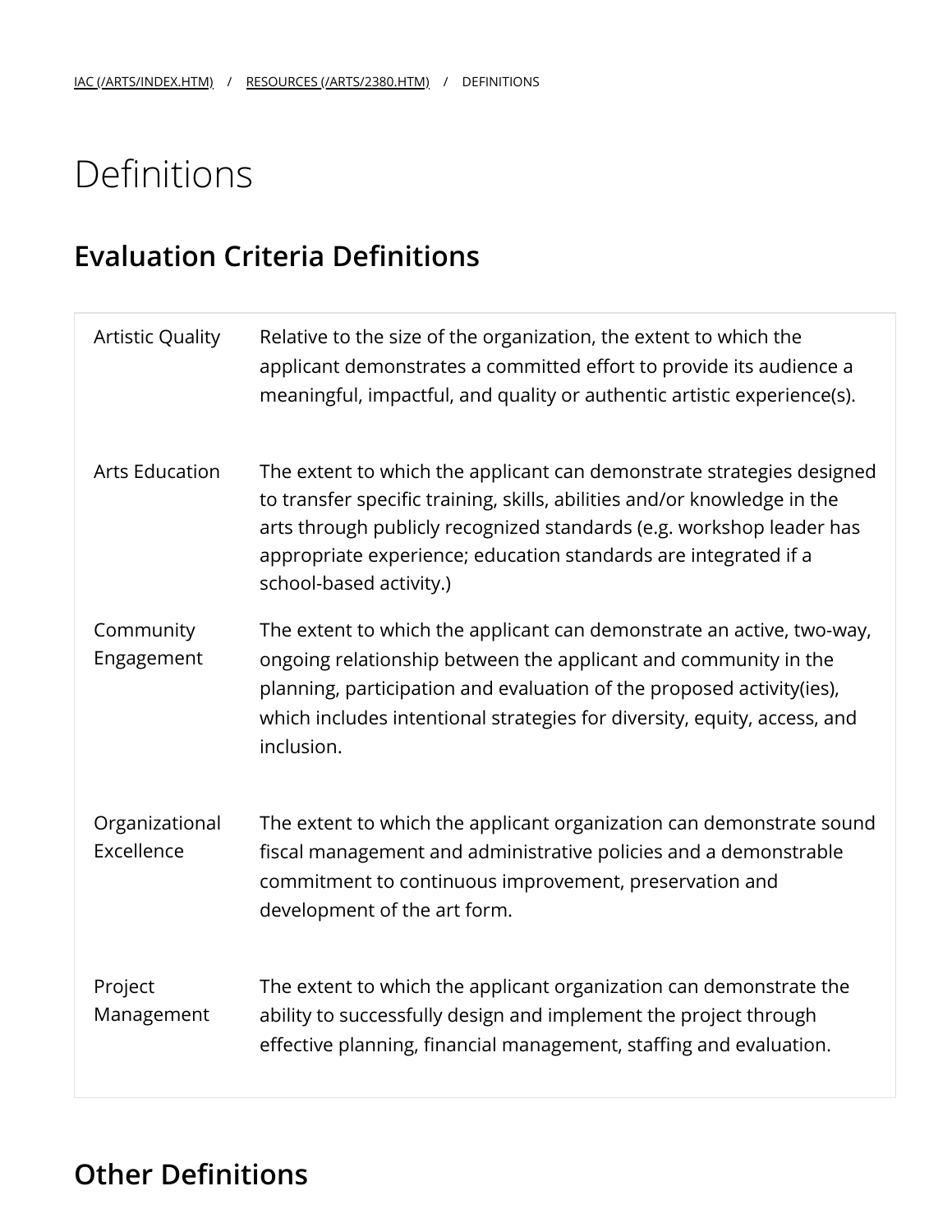| Access                  | The intentional cultivation of pathways that encourage involvement and<br>communication and provide opportunities for diverse swaths of<br>constituent groups to participate in organizational activities.                                                                                                                                                                                                                                                                                                                                                                                                                                                                                              |
|-------------------------|---------------------------------------------------------------------------------------------------------------------------------------------------------------------------------------------------------------------------------------------------------------------------------------------------------------------------------------------------------------------------------------------------------------------------------------------------------------------------------------------------------------------------------------------------------------------------------------------------------------------------------------------------------------------------------------------------------|
| Accessibility           | The design of environments, products, or services, for people with<br>disabilities. Accessibility can be linked to the process of developing<br>products and environments that can be utilized by the widest possible<br>range of ability groups, operating within the widest possible range of<br>situations.                                                                                                                                                                                                                                                                                                                                                                                          |
| Community               | A collection of people, places and organizations that are connected<br>through some external factor, such as geographic location or cultural<br>affinity.                                                                                                                                                                                                                                                                                                                                                                                                                                                                                                                                               |
| Community<br>Engagement | An active, two-way and long-term relationship in which one party<br>motivates another to get involved or take action-and both parties<br>experience change. Mutual activity and involvement are the keys to<br>community engagement. Community Engagement promotes consistent<br>community relationships that are a step beyond conventional<br>programmatic partnerships. Consistent community engagement is an<br>integral and multi-layered part of the work culture of the arts provider; it<br>is not activity based, such as in collaboration or marketing to diverse<br>audiences, nor is it solely program-based. (Definition adapted from the<br>National Guild for Community Arts Education.) |
| Equity                  | Is the fair treatment, access, opportunity, and advancement for all<br>people, while at the same time striving to identify and eliminate barriers<br>that have prevented the full participation of some groups.                                                                                                                                                                                                                                                                                                                                                                                                                                                                                         |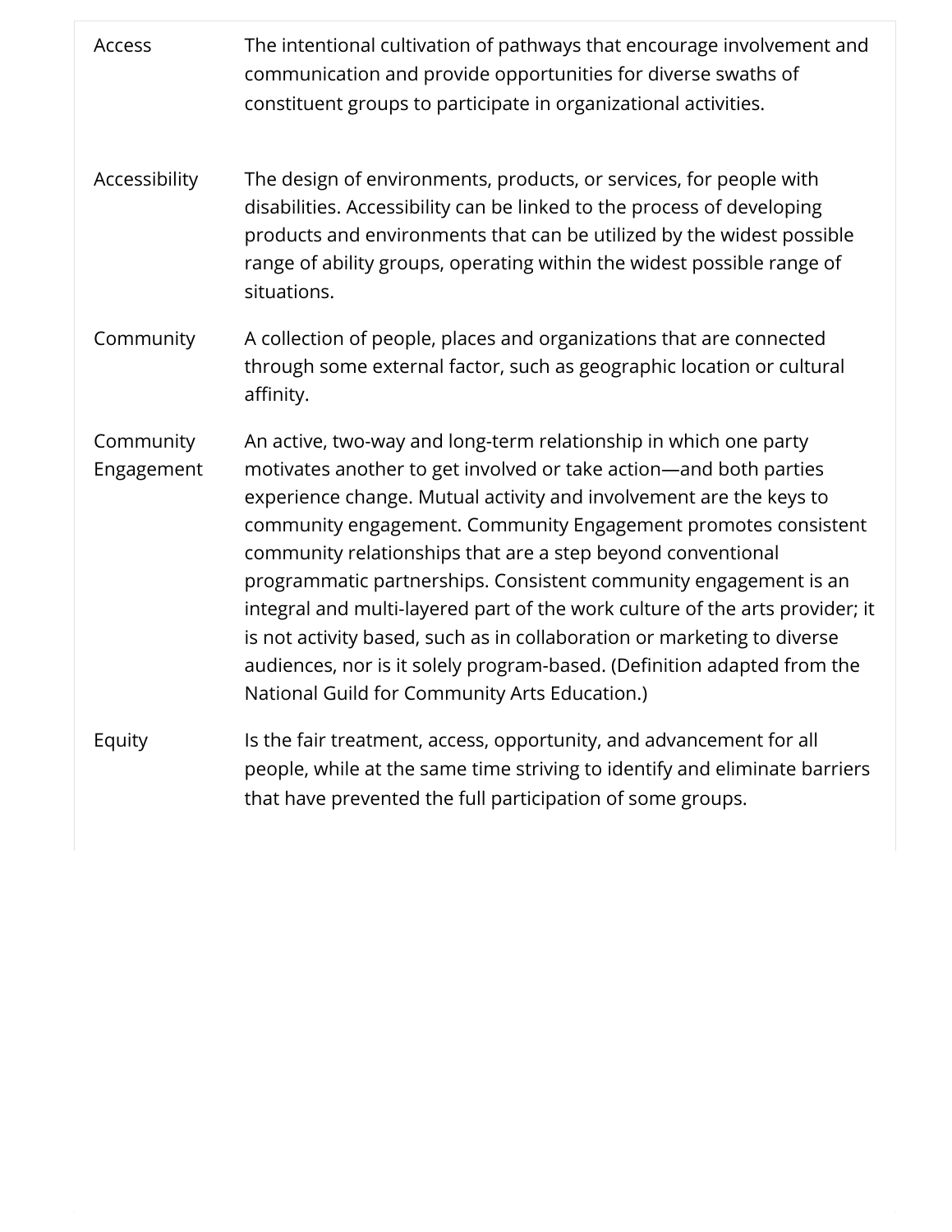Diversity Includes ALL the ways in which people differ, and it encompasses ALL the characteristics that make one individual or group different from another.

> *We are using the broadest definition possible. It includes not only race, ethnicity, and gender — the groups that most often come to mind when the term "diversity" is used — but also (and not limited to) age, national origin, religion, disability, sexual orientation, socioeconomic status, education, marital status, language, physical appearance, and geography. It also involves different ideas, perspectives, and values, and any way in which people might identify themselves.*

Inclusion Is the act of creating environments in which any individual or group can be and feel welcomed, respected, supported, and valued to fully participate.

In-Kind In-kind contributions are goods and services that are donated to the project by individuals or organizations other than the applicant. To qualify as matching resources, these items also must be listed in the expense budget as in-kind costs. The dollar value of these non-cash donations should be calculated at their veriable fair-market value. In other words, in-kind gifts should be a mirrored in your budget (expense and income). For example, if you have in-kind printing worth \$1,000 - it's in-kind income because it's a donation and it's an in-kind expense - what you would have paid for the printing.

> Many applicants mistakenly designate as in-kind contributions items that are actually cash contributions. For example, applicants often list their own contributions to the project (such as supplies, rent, and sta salaries) as in-kind. These items are considered cash contributions. They do not qualify as in-kind because they are being "contributed" by the applicant, and not a third party. For an applicant's staff salary on a project to qualify as in-kind, an employee would have to donate his or her time beyond the regularly compensated work schedule.